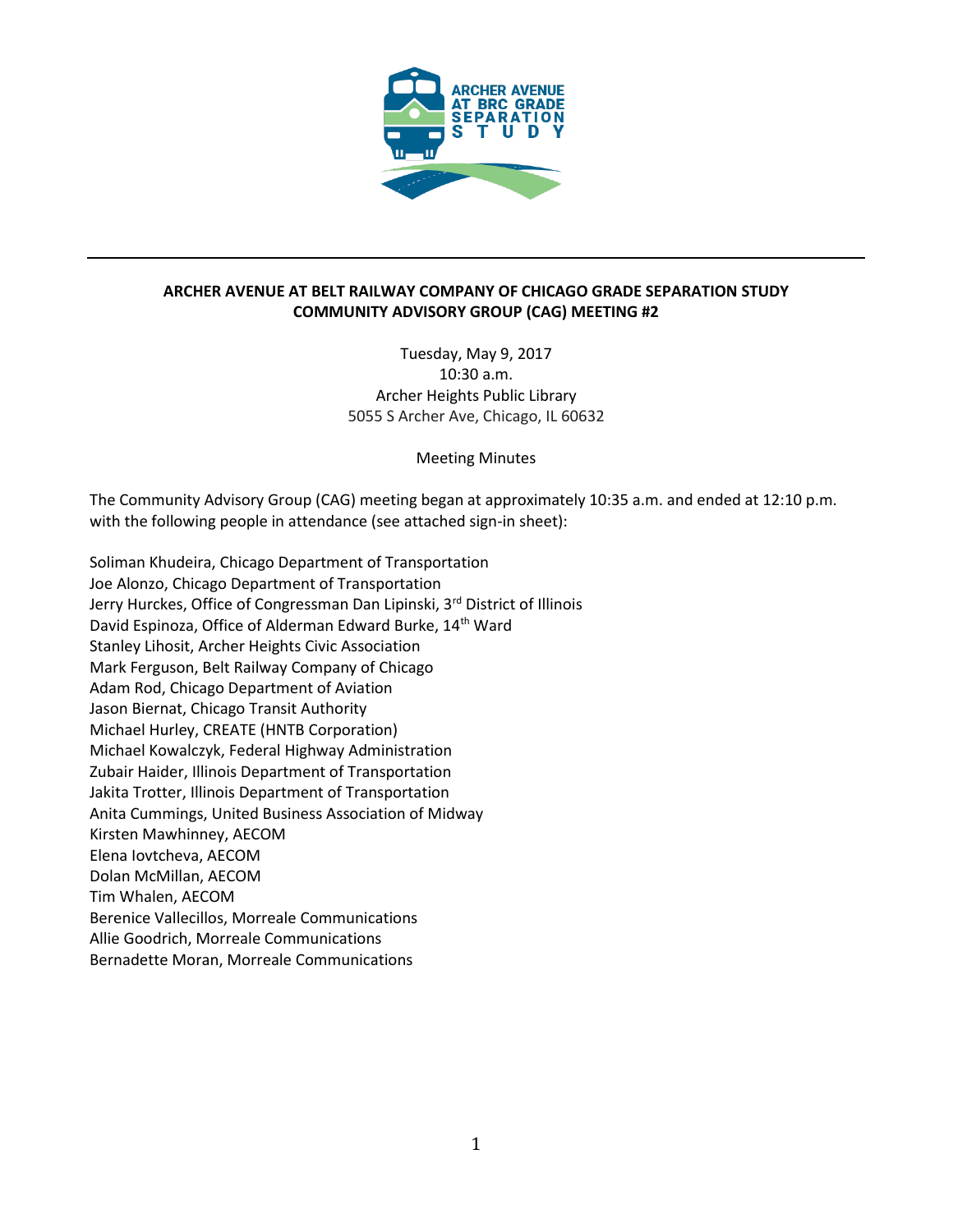

### **PRESENTATION SUMMARY**

The first CAG meeting included a presentation followed by an open Q&A session. The agenda of the presentation (attached) included:

- Welcome Berenice Vallecillos, Morreale Communications
- Introductions Soliman Khudeira, CDOT
- Meeting Agenda Soliman Khudeira, CDOT
- CAG #1 Recap Soliman Khudeira, CDOT
- Project Overview Soliman Khudeira, CDOT
- Community Updates Soliman Khudeira, CDOT
- Proposed Purpose and Need Tim Whalen, AECOM
- Alternatives Soliman Khudeira, CDOT & Tim Whalen, AECOM
- Community Input/Q&A Tim Whalen, AECOM
- Next Steps Berenice Vallecillos, Morreale Communications & Soliman Khudeira, CDOT

#### **MEETING SUMMARY**

## The Presentation

- Berenice started with a safety moment and welcomed attendees to the meeting. The safety moment included a reminder to refrain from using the hands-free device while driving as it impairs driver's attention by 40%.
- Soliman then started the PowerPoint presentation and went over the meeting agenda, introduced the project team, overviewed the purpose of the CAG and the CAG meetings, and gave a project overview.
- Soliman gave a recap of the first CAG meeting.
	- $\circ$  He provided a review of the first meeting's agenda, which included introducing the project team, introducing the project, presenting existing conditions, providing an overview of the Phase I design process and defining the role of the CAG.
	- $\circ$  He also explained the project's three phases currently the project is in the Phase I Preliminary Design stage. Should funding become available, the intention is to complete Phase II design and Phase III construction by the end of 2021. Phase II design and Phase III construction are currently not funded.
	- o Soliman went over existing conditions and showed attendees an aerial map of the project area.
	- $\circ$  Soliman reviewed community feedback received during CAG meeting #1, including the need to consider public transit users throughout the project's development; potential loss of access at Kolmar Avenue or Knox Avenue; new projects near the area, including the 1,000-car valet parking lot and restaurants and two boutique hotels coming to 53<sup>rd</sup> Street and Cicero Avenue; the sale of Dolphin Cartage property; and El Cubano Wholesale Meats, a new business.
	- $\circ$  Soliman requested any additional or new updates from the community and none were provided.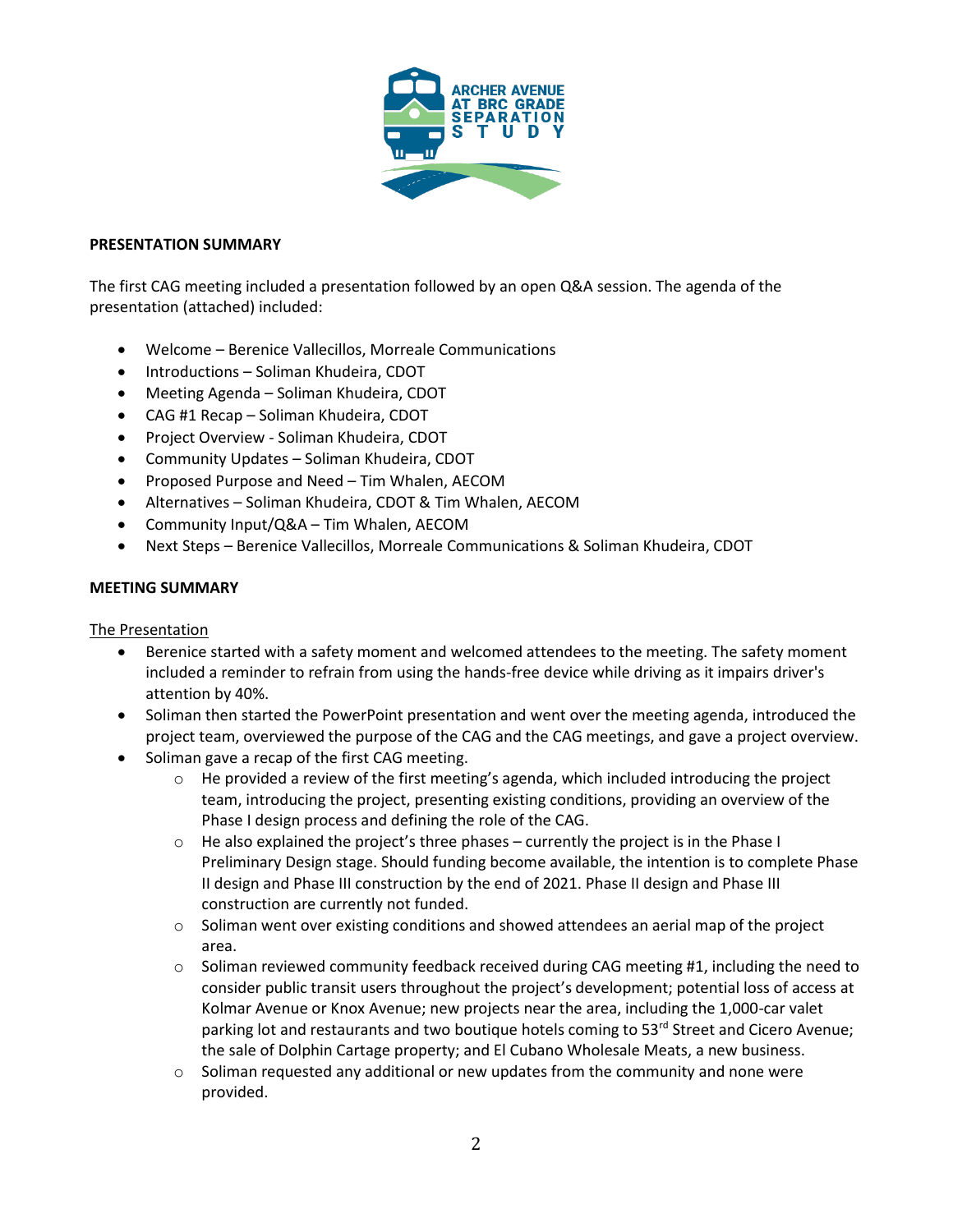

- Tim Whalen reviewed the purpose and need for this study. The purpose is to provide a transportation infrastructure improvement in the Archer Avenue corridor and the need is to reduce congestion and reduce road-rail conflicts. He also covered project benefits, including improved safety, reduced congestion, and improved pedestrian/cyclist path. In addition the reduced number of cars waiting at the gates would improve the air quality.
	- $\circ$  A community member asked why Knox Ave. at 47<sup>th</sup> St. is accessible, but Knox Ave. at Archer Ave. may not be with a grade separation. Tim responded that the grades between the surrounding areas at 47<sup>th</sup> St. and the lowered Archer Ave. did not warrant as much of a cut as is expected at Archer Ave. and the BRC tracks.
- Soliman went over the six alternatives:
	- $\circ$  No-Build alternative No improvements other than routine maintenance would be made.
	- $\circ$  Road Underpass Lower Archer Avenue under the railroad. Soliman explained further that research shows pedestrians/bicyclists prefer underpasses to overpasses and the underpass would meet the Midway height requirement/restriction in the area. Moreover, the underpass would provide for aesthetics opportunities with the railroad bridge structure and the retaining walls, which could be treated with form liners, off-the-shelf designs, or even custom designs as the budget allows.
	- $\circ$  Road Overpass Keep the railroad at the same location and elevate Archer Avenue over the BRC. Soliman further described that this option would extend the project limits, access to Knox and Kolmar would be potentially cut off altogether, the height would increase greatly over the existing railroad to meet the necessary vertical clearance over the tracks, exceeding the Midway height restriction, creating challenges for multimodal uses (especially bikes and pedestrians), and potentially becoming a neighborhood barrier. These types of overpasses have been eliminated recently by the City to eliminate these barriers and remove maintenance-heavy structures.
	- o Railroad Underpass Railroad would go under Archer Avenue and Archer Avenue would become a bridge. Soliman explained that the necessary length of track needed to achieve the grade separation would exceed the physical constraints of the existing site, and is therefore not an affordable or very feasible solution.
	- $\circ$  Railroad Overpass Leave Archer Avenue as is and build the railroad on a bridge.
	- $\circ$  Eliminate the Crossing Archer Avenue traffic would not be permitted to cross the railroad tracks, or the railroad would be relocated; This is not considered a feasible option.
- Tim went into detail on the Alternatives Analysis, saying the team wants to improve safety and operational efficiency for rail and roadway and emergency services, while also keeping in the mind the design considerations, such as a vertical clearance ordinance due to proximity to Midway International Airport; cost as it's a public expenditure; community impact; aesthetic compatibility; alternative transportation modes. He also explained the Alternatives Evaluation Criteria, which grades all of those items with a 1 (low benefit or high cost), 5 (moderate benefit or moderate cost), or 10 (high benefit or low cost). The chart on the presentation shows:
	- o Road Underpass has the highest score of 85 points
	- o No Action has the next highest of 36
	- o Road Overpass and Railroad Underpass each had 45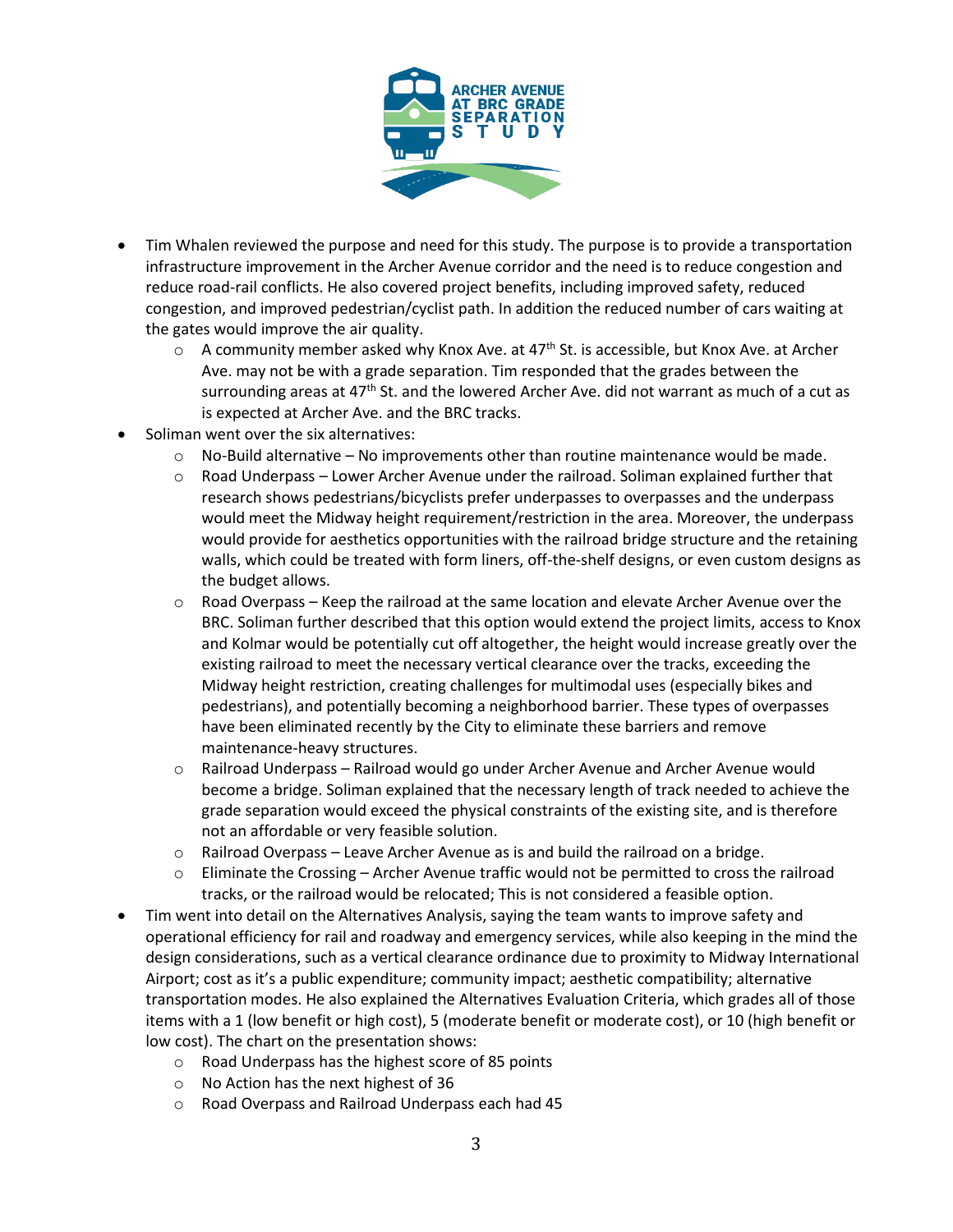

- o Railroad Overpass has 32
- o Eliminate Crossing is deemed an unfeasible option and was not scored
- A CAG member asked how the team determined the numbers and why a score of one was given for construction cost under the No Action Alternative, and why this was not scored a 10 since there would be no construction cost associated with this alternative. Another CAG member mentioned that there are maintenance costs associated with the existing roadway. Tim and Soliman agreed that this was a valid point and explained that the numerical scale used and the scoring method is somewhat subjective, though commonly used. He further explained that even if the score for the construction cost was increased to 10 points, the No Build Alternative would still be below the highest-ranked alternative. It was also added that it does not meet the Purpose and Need for the project.
- Tim presented each alternative with more detail.
	- $\circ$  He explained that the road underpass would require going down about 20 feet. The challenges, he said, would be the retaining walls while the benefits include meeting the purpose and need objectives, eliminating the at-grade crossing and improving mobility. The trade-off would be they would have to be careful about how the surrounding communities would be impacted. He showed the project limits and pointed out that pedestrians and cyclists prefer underpass conditions. In terms of the airport, Tim said it's beneficial because they would stay well below the height ordinance requirements. A trade-off would be more impacts during construction.

He showed an example of the recently completed underpass at 130<sup>th</sup> St. and Torrence Ave. A CAG member noted that this photo is not a very good example for the Archer project because the walls looked like towers. Another CAG member asked if they were planning to put a wall along Archer Avenue, concerned about impact to surrounding neighborhoods. Tim and Soliman explained that the viewpoint of the photo in the presentation was misleading and the actual wall height would be highest at the bridge and diminish as it extends away from the bridge. It was recommended that the project team select a more closely representative picture of the potential Archer Ave. underpass to present at a public meeting to avoid confusion. Tim said the team could provide a rendering at the next CAG meeting and more examples to better illustrate it.

- $\circ$  The Road Overpass would go about 30-31 feet above the road grade. The challenge would be the airport height ordinance and more impact to surrounding communities for access. The limits of the project would have to expand, with impacts to Knox and Kolmar. In a construction sense, it's preferable for the railroad because there would be less impact, but similar benefits as the underpass. In terms of the corridor, this could create a barrier for alternative modes of transportation like pedestrians or cyclists. An example was shown at Pershing and Racine. Tim added that it's not as visually appealing and two overpass structures in the City have recently been replaced with at-grade intersections.
- $\circ$  The Railroad Underpass alternative is not feasible for existing railroad infrastructure. The project limits of this alternative would extend beyond the limits of the graphic shown on the presentation.
- $\circ$  Tim said the results show the Road Underpass is the preferred alternative it meets the project needs and provides additional benefits. A community member asked about the issue of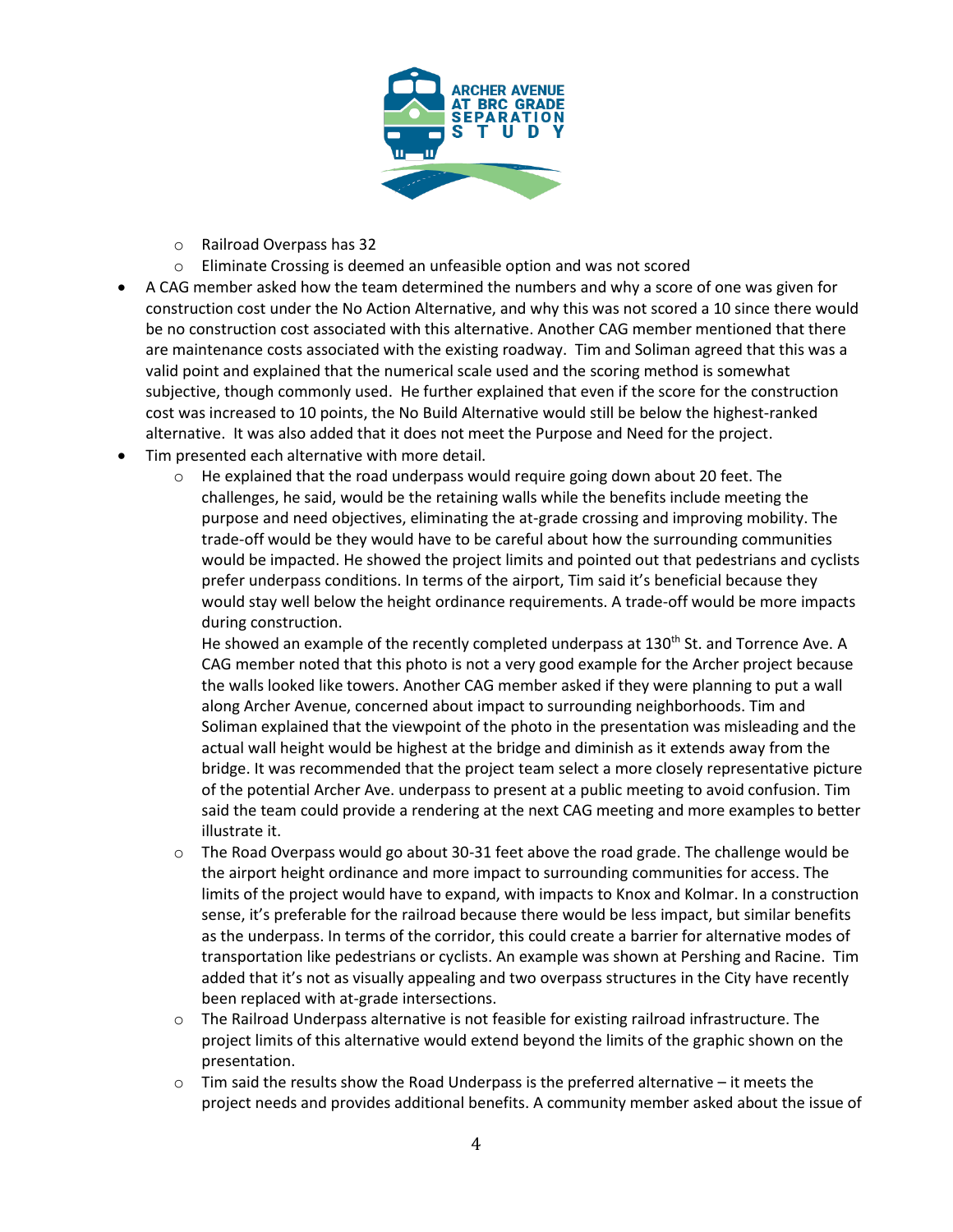

flooding in the underpass. Tim replied that there won't be an impact on historical properties or wetlands, but stormwater control will be key. It will likely require a pump station and some type of detention to prevent flooding.

- Tim said effort will be made to avoid right-of-way acquisitions, easements and displacements wherever and whenever possible. Some level of right-of-way acquisition would be needed including temporary easements for construction or permanent easements for utilities. Tim noted that either the road overpass or road underpass would result in property impacts.
- Tim also went over construction considerations. Maintaining access to properties will be key and will come into play during Phase 3, but they're thinking about it now. They're also thinking about how to maintain BRC track while designing. A CAG member asked how the team will keep trucks moving and how much time road and rail traffic might be stopped. Tim stated that the team will need to further investigate the phasing, which may include outages for the railroad (a 1-day outage for example) or reduction to 1 track during construction. Traffic may be detoured, operate on a run-around (i.e. temporary road), and/or operate on reduced lanes through the site. Construction is anticipated to go for 2 seasons, albeit an 18-month duration.
- A CAG member asked for a copy of the presentation. Berenice said all materials would be available on the project website[, www.ArcherBRC.com,](http://www.archerbrc.com/) but hard copies could be made available as well.
- Tim continued construction considerations and suggested the use of a shoofly, a temporary diversion, to minimize operational effects on the trains.
- The team fielded the following questions during the Question & Answer portion of the meeting before Berenice reinforced appreciation for attendees' participation. She also reminded CAG members they can call or go to www.ArcherBRC.com for more information or to provide comments. Soliman went over the next steps, including the third CAG meeting, scheduled for Tuesday, July 11, as well as a public meeting scheduled for Fall 2017.

# Summary of Questions and Comments

- 1. A CAG member asked if construction is set to begin in 2020, how long will it take from start to finish? o Tim replied that it will probably take two construction seasons to complete.
- 2. A CAG member asked if the design would consider a pump station because underpass flooding is a concern.
	- $\circ$  Tim replied that a pump station with detention storage would be provided as part of the design.
- 3. A CAG member asked whether the project team would look at bike facilities on both sides of the street going under the railroad?
	- $\circ$  Tim said the preference would be to have them on both sides, but the challenge is space constraints. It looks like it will be difficult to have two full facilities on both sides; there could be a multi-use path on one side and accommodations of a narrower width on the other side; preferably a 6-foot-wide pedestrian sidewalk.
	- $\circ$  A CAG member also asked the CTA representative if CTA would have a preference as to which side of the road the ped/bike accommodations would be provided. CTA indicated that they would need to look at the ridership at the bus stops along here, but that for mobility purposes accommodations on both sides of the street are preferred.